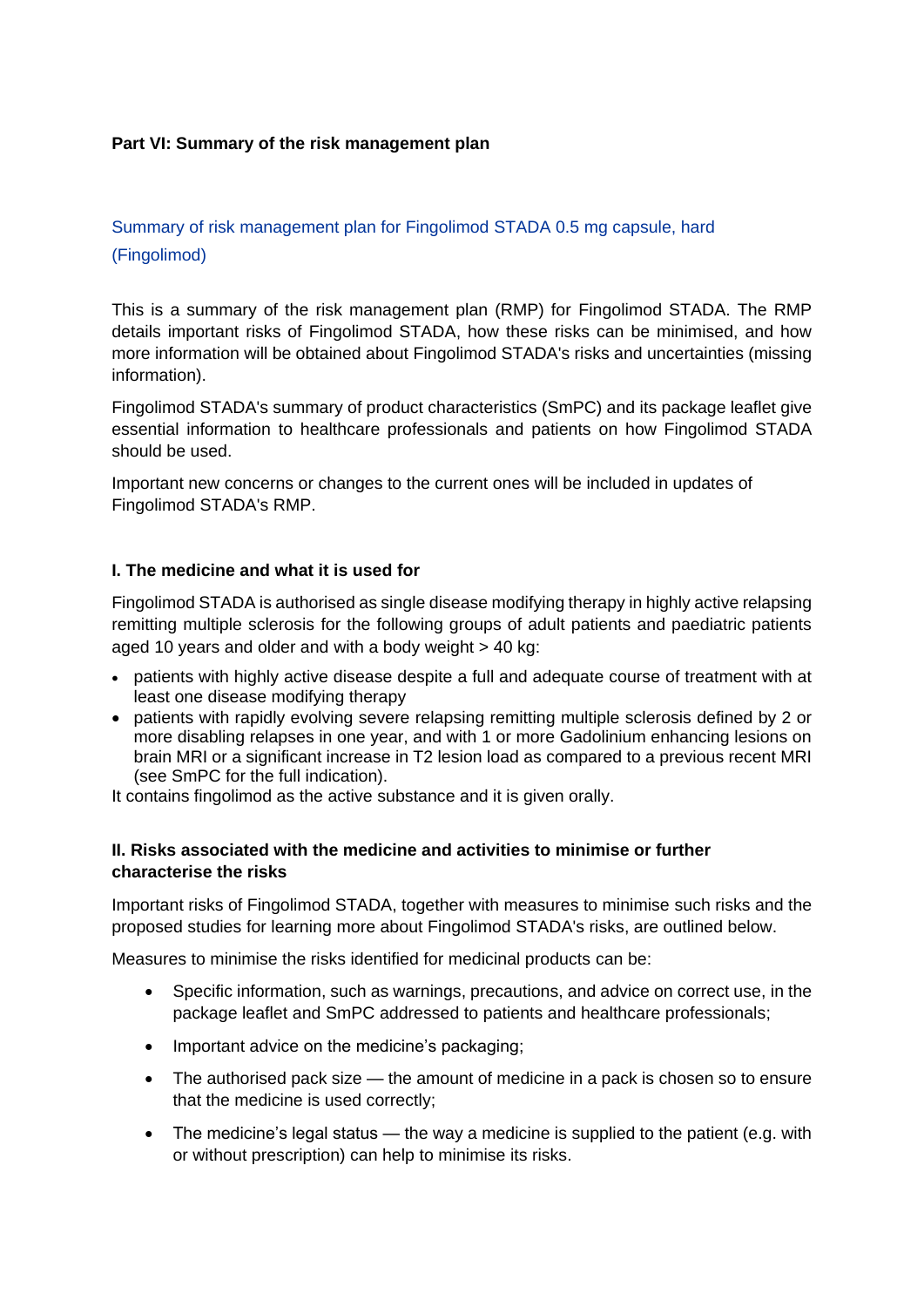Together, these measures constitute *routine risk minimisation* measures.

In the case of Fingolimod STADA, these measures are supplemented with additional risk minimisation measures mentioned under relevant important risks, below.

In addition to these measures, information about adverse reactions is collected continuously and regularly analysed, including PSUR assessment so that immediate action can be taken as necessary. These measures constitute routine pharmacovigilance activities.

If important information that may affect the safe use of Fingolimod STADA is not yet available, it is listed under 'missing information' below.

#### *II.A List of important risks and missing information*

Important risks of Fingolimod STADA are risks that need special risk management activities to further investigate or minimise the risk, so that the medicinal product can be safely taken. Important risks can be regarded as identified or potential. Identified risks are concerns for which there is sufficient proof of a link with the use of Fingolimod STADA. Potential risks are concerns for which an association with the use of this medicine is possible based on available data, but this association has not been established yet and needs further evaluation. Missing information refers to information on the safety of the medicinal product that is currently missing and needs to be collected (e.g. on the long-term use of the medicine);

| List of important risks and missing information |                                                                                                                                                                                                                                                                                                                                                                                                                                                                                                                                                                                                                                                           |  |
|-------------------------------------------------|-----------------------------------------------------------------------------------------------------------------------------------------------------------------------------------------------------------------------------------------------------------------------------------------------------------------------------------------------------------------------------------------------------------------------------------------------------------------------------------------------------------------------------------------------------------------------------------------------------------------------------------------------------------|--|
| Important identified risks                      | Bradyarrhythmia (including conduction defects and<br>bradycardia complicated by hypotension) occurring<br>post-first dose<br>Hypertension<br>Liver transaminase elevation<br>Posterior Reversible Encephalopathy Syndrome<br>$\bullet$<br>(PRES)<br>Macular oedema<br>$\bullet$<br>Infections, including opportunistic infections (PML,<br>$\bullet$<br>VZV, herpes viral infections other than VZV, fungal<br>infection)<br>Reproductive toxicity<br>$\bullet$<br>Bronchoconstriction<br>$\bullet$<br>Skin cancer (Basal cell carcinoma, Kaposi's<br>sarcoma, Malignant melanoma, Merkel cell<br>carcinoma, Squamous cell carcinoma)<br>Convulsions<br>٠ |  |
| Important potential risks                       | Acute disseminated encephalomyelitis-like (ADEM-<br>$\bullet$<br>like) events<br>Lymphoma<br>$\bullet$<br>Other malignant neoplasms<br>Thrombo-embolic events<br>$\bullet$<br>QT interval prolongation<br>$\bullet$                                                                                                                                                                                                                                                                                                                                                                                                                                       |  |
| Missing information                             | Long-term use in pediatric patients, including impact<br>$\bullet$<br>on growth and development (including cognitive<br>development)                                                                                                                                                                                                                                                                                                                                                                                                                                                                                                                      |  |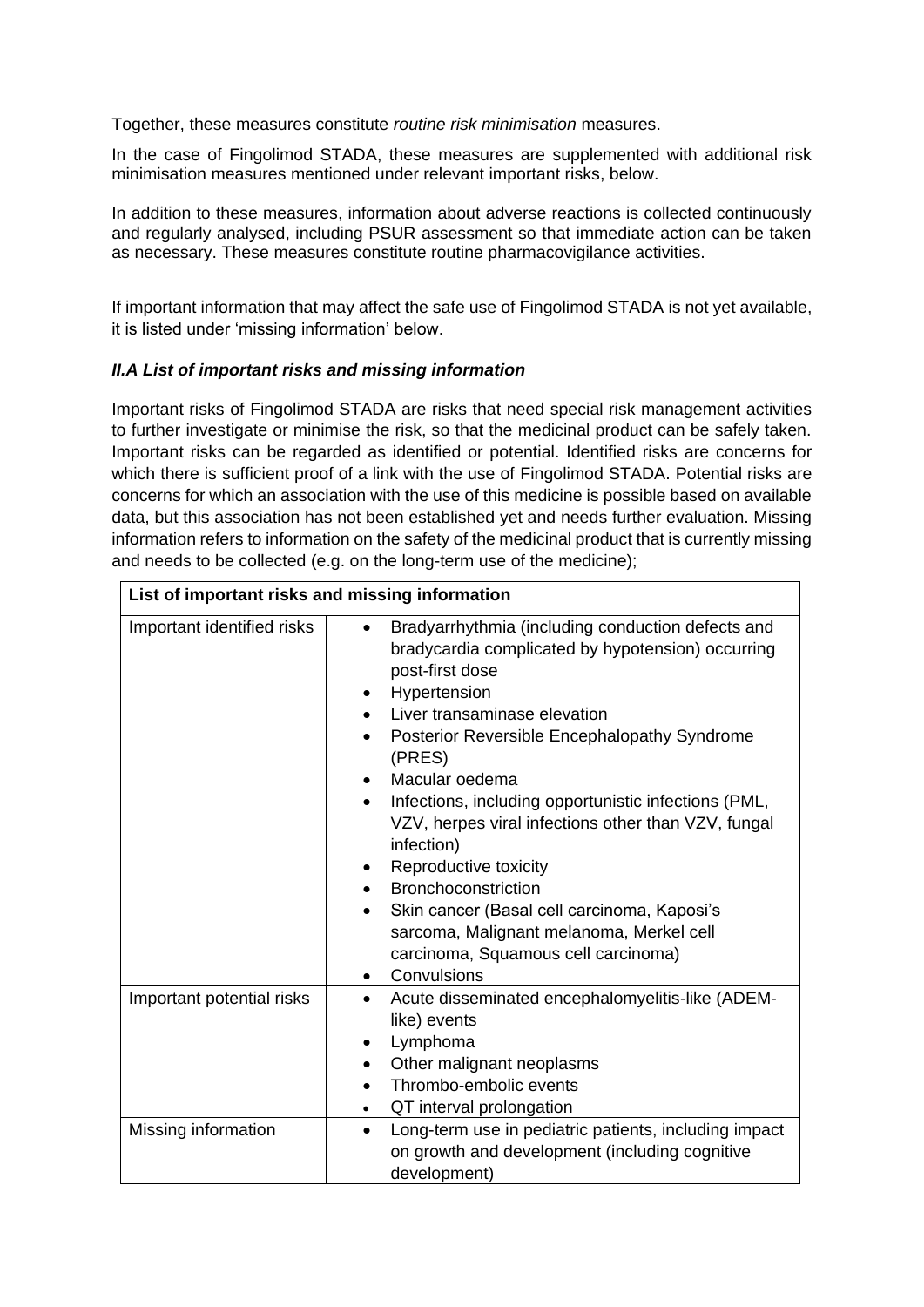| List of important risks and missing information |                                                                                                                                                                                                                                                                                                                                                                                                                                                                                                                                                                                                                                                                                                                                                                                                                       |
|-------------------------------------------------|-----------------------------------------------------------------------------------------------------------------------------------------------------------------------------------------------------------------------------------------------------------------------------------------------------------------------------------------------------------------------------------------------------------------------------------------------------------------------------------------------------------------------------------------------------------------------------------------------------------------------------------------------------------------------------------------------------------------------------------------------------------------------------------------------------------------------|
|                                                 | Elderly patients $(≥65 \text{ years})$<br>Lactating women<br>$\bullet$<br>Patients with diabetes mellitus<br>$\bullet$<br>Patients with cardiovascular conditions including<br>$\bullet$<br>myocardial infarction, angina pectoris, Raynaud's<br>phenomenon, cardiac failure or severe cardiac<br>disease, increased QTc interval, uncontrolled<br>hypertension, patients at risk for bradyarrhythmia<br>and who may not tolerate bradycardia, patients with<br>second degree Mobitz type 2 or higher AV block,<br>sick-sinus syndrome, sino-atrial heart block, history<br>of cardiac arrest, cerebrovascular disease and<br>severe sleep apnea<br>Long-term risk of cardiovascular morbidity/mortality<br>Long-term risk of malignant neoplasms<br>Unexplained death<br>Switch from other disease modifying therapy |
|                                                 |                                                                                                                                                                                                                                                                                                                                                                                                                                                                                                                                                                                                                                                                                                                                                                                                                       |

# *II.B Summary of important risks*

| <b>Important identified risk</b><br>hypotension) occurring post-first dose | Bradyarrhythmia (including conduction defects and bradycardia complicated by                                                                                               |
|----------------------------------------------------------------------------|----------------------------------------------------------------------------------------------------------------------------------------------------------------------------|
| <b>Risk minimisation measures</b>                                          | Routine risk minimisation measures:                                                                                                                                        |
|                                                                            | Included in SPC section(s)                                                                                                                                                 |
|                                                                            | 4.4 Special warnings and precautions for use                                                                                                                               |
|                                                                            | 4.7 Effects on ability to drive and use machines                                                                                                                           |
|                                                                            | 4.8 Undesirable effects                                                                                                                                                    |
|                                                                            | Routine risk minimization activities recommending specific<br>clinical measures to address the risk:                                                                       |
|                                                                            | SmPC Section 4.4: Recommendation of ECG and<br>$\bullet$<br>blood pressure monitoring to all patients prior to and<br>6 hours after the first dose of fingolimod.          |
|                                                                            | Other routine risk minimisation measures beyond the<br>Product Information:                                                                                                |
|                                                                            | <b>Prescription Only Medicine</b>                                                                                                                                          |
|                                                                            | Additional risk minimisation measures:                                                                                                                                     |
|                                                                            | Distribution of risk minimization material directed to<br>the prescriber and the individual at risk, to<br>healthcare providers who are likely to prescribe<br>fingolimod. |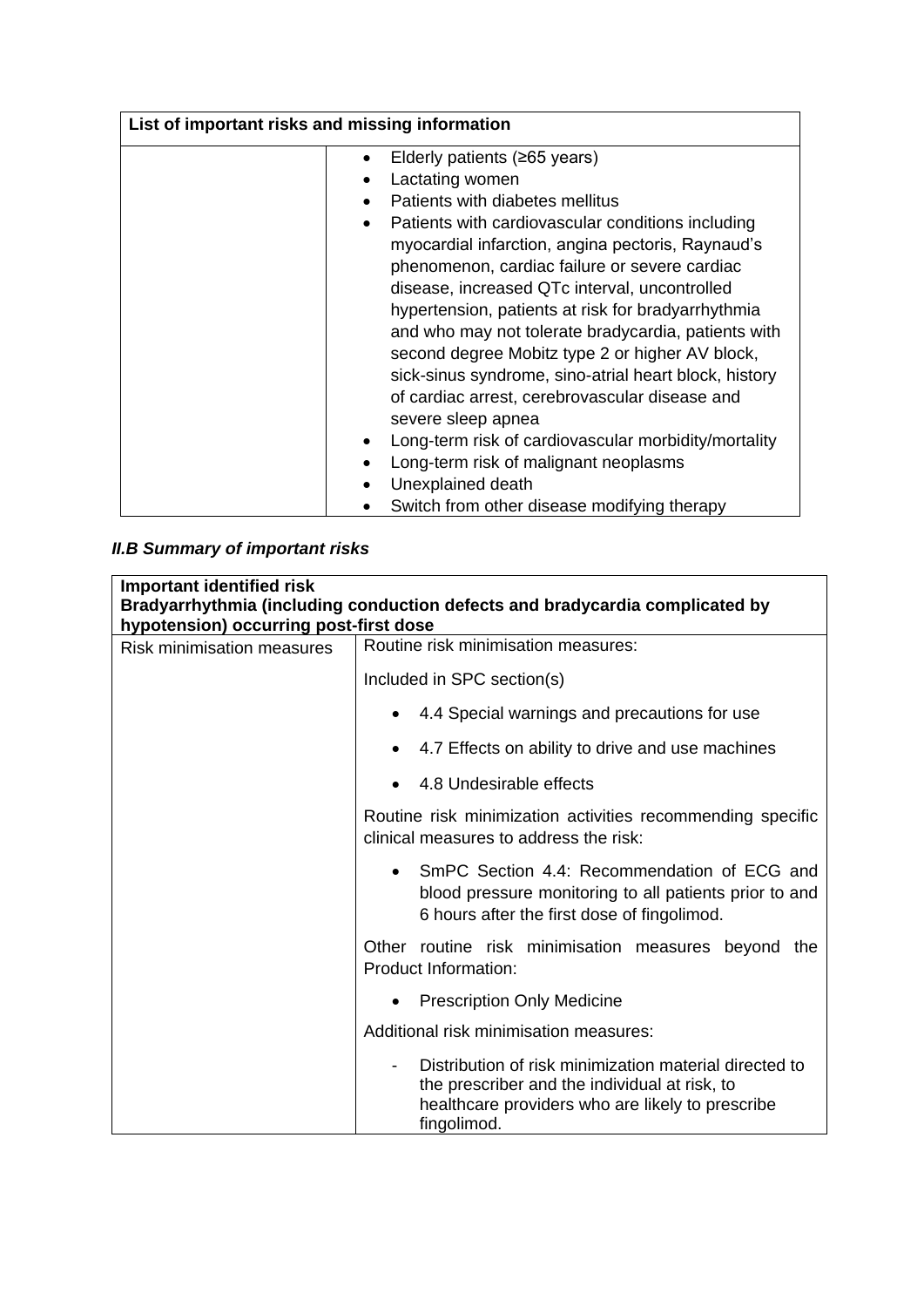| <b>Important identified risk</b>  |                                                                                                                                                                                              |  |
|-----------------------------------|----------------------------------------------------------------------------------------------------------------------------------------------------------------------------------------------|--|
| Liver transaminase elevation      |                                                                                                                                                                                              |  |
| <b>Risk minimisation measures</b> | Routine risk minimisation measures:                                                                                                                                                          |  |
|                                   | Included in SPC section(s)                                                                                                                                                                   |  |
|                                   | 4.4 Special warnings and precautions for use                                                                                                                                                 |  |
|                                   | 4.8 Undesirable effects                                                                                                                                                                      |  |
|                                   | Routine risk minimization activities recommending specific<br>clinical measures to address the risk:                                                                                         |  |
|                                   | SmPC Section 4.4: Recommendation for<br>liver<br>$\bullet$<br>enzyme monitoring.                                                                                                             |  |
|                                   | Other routine risk minimisation measures beyond the<br><b>Product Information:</b>                                                                                                           |  |
|                                   | <b>Prescription Only Medicine</b><br>$\bullet$                                                                                                                                               |  |
|                                   | Additional risk minimisation measures:                                                                                                                                                       |  |
|                                   | Distribution of risk minimization material directed to<br>$\blacksquare$<br>the prescriber and the individual at risk, to<br>healthcare providers who are likely to prescribe<br>fingolimod. |  |

| <b>Important identified risk</b>  |                                                                                                                   |
|-----------------------------------|-------------------------------------------------------------------------------------------------------------------|
| <b>Macular oedema</b>             |                                                                                                                   |
| <b>Risk minimisation measures</b> | Routine risk minimisation measures:                                                                               |
|                                   | Included in SPC section(s)                                                                                        |
|                                   | 4.2 Posology and method of administration<br>$\bullet$                                                            |
|                                   | 4.4 Special warnings and precautions for use                                                                      |
|                                   | 4.8 Undesirable effects                                                                                           |
|                                   | Routine risk minimization activities recommending specific<br>clinical measures to address the risk:              |
|                                   | • SmPC Section 4.4: Recommendation that fingolimod<br>to be discontinued if a patient develops macular<br>oedema. |
|                                   | Other routine risk minimisation measures beyond the<br><b>Product Information:</b>                                |
|                                   | <b>Prescription Only Medicine</b>                                                                                 |
|                                   | Additional risk minimisation measures:                                                                            |
|                                   | Distribution of risk minimization material directed to<br>the prescriber and the individual at risk, to           |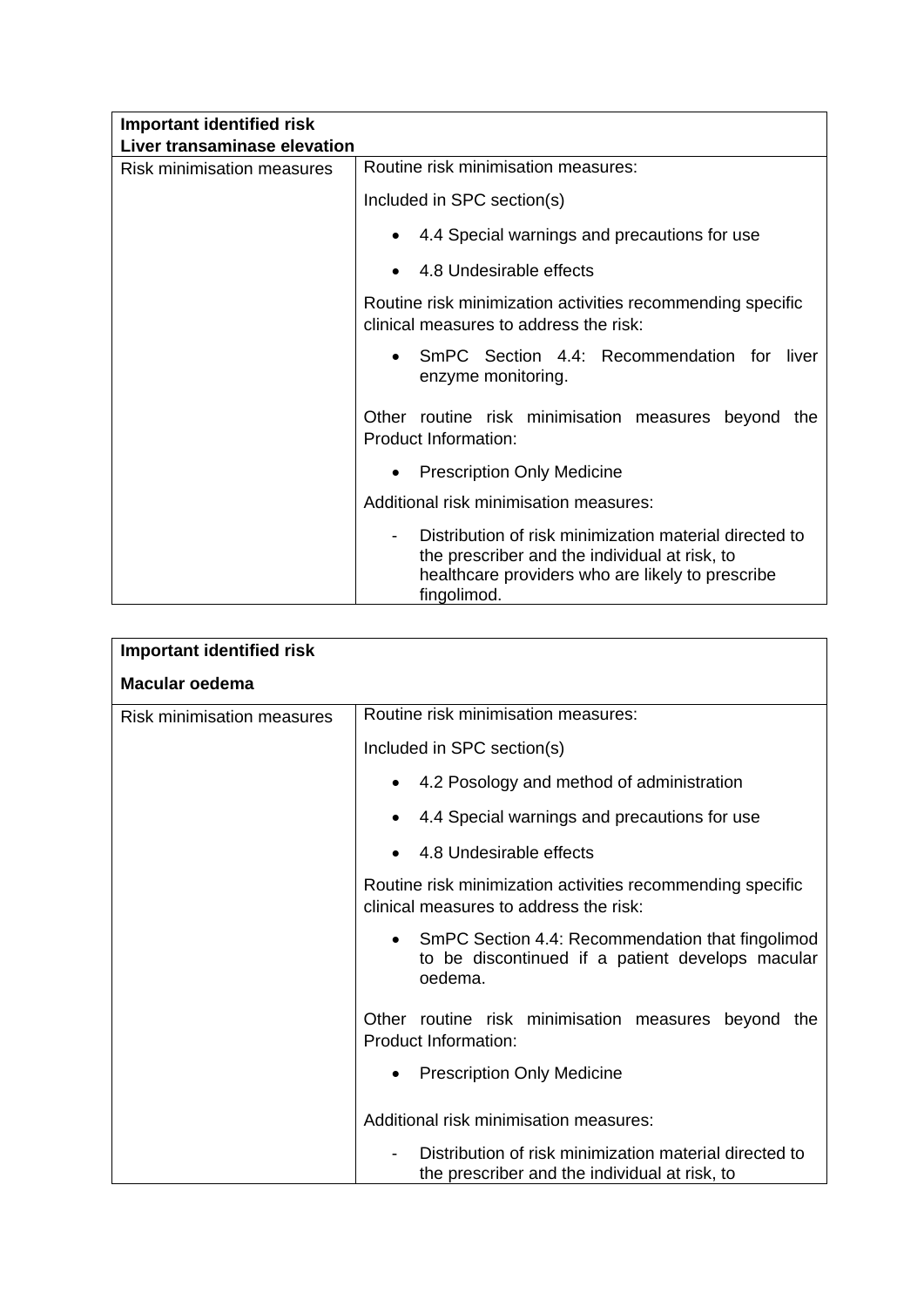| healthcare providers who are likely to prescribe |
|--------------------------------------------------|
| fingolimod.                                      |

| <b>Important identified risk</b>  |                                                                                                                                                                            |
|-----------------------------------|----------------------------------------------------------------------------------------------------------------------------------------------------------------------------|
| than VZV, fungal infection)       | Infections, including opportunistic infections (PML, VZV, herpes viral infections other                                                                                    |
| <b>Risk minimisation measures</b> | Routine risk minimisation measures:                                                                                                                                        |
|                                   | Included in SPC section(s)                                                                                                                                                 |
|                                   | 4.3 Contraindications                                                                                                                                                      |
|                                   | 4.4 Special warnings and precautions for use                                                                                                                               |
|                                   | 4.5 Interaction with other medicinal products and<br>other forms of interaction                                                                                            |
|                                   | 4.8 Undesirable effects                                                                                                                                                    |
|                                   | Routine risk minimization activities recommending specific<br>clinical measures to address the risk:                                                                       |
|                                   | SmPC Section 4.4: Guidance on action to be taken if<br>$\bullet$<br>infections are suspected.                                                                              |
|                                   | Other routine risk minimisation measures beyond the<br><b>Product Information:</b>                                                                                         |
|                                   | <b>Prescription Only Medicine</b>                                                                                                                                          |
|                                   | Additional risk minimisation measures:                                                                                                                                     |
|                                   | Distribution of risk minimization material directed to<br>the prescriber and the individual at risk, to<br>healthcare providers who are likely to prescribe<br>fingolimod. |

| Important identified risk         |                                                                                                                      |
|-----------------------------------|----------------------------------------------------------------------------------------------------------------------|
| <b>Reproductive toxicity</b>      |                                                                                                                      |
| <b>Risk minimisation measures</b> | Routine risk minimisation measures:                                                                                  |
|                                   | Included in SPC section(s)                                                                                           |
|                                   | 4.4 Special warnings and precautions for use<br>$\bullet$                                                            |
|                                   | • 4.6 Fertility, pregnancy and lactation                                                                             |
|                                   | Routine risk minimization activities recommending specific<br>clinical measures to address the risk:                 |
|                                   | SmPC Section 4.4: Guidance on action to be taken<br>$\bullet$<br>in women of childbearing potential before treatment |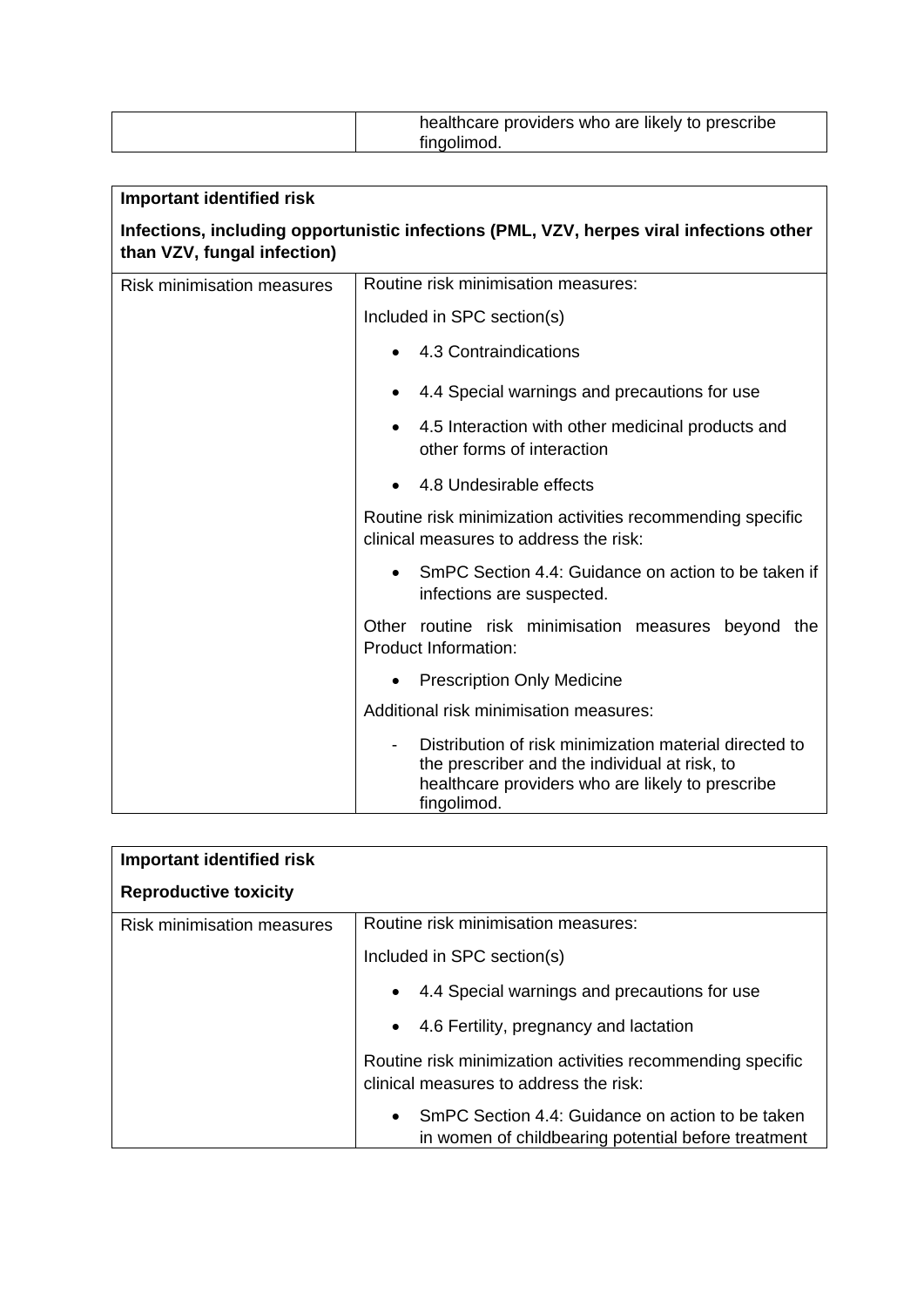| initiation, during the treatment and when stopping<br>the therapy.                                                                                                                                     |
|--------------------------------------------------------------------------------------------------------------------------------------------------------------------------------------------------------|
| Other routine risk minimisation measures beyond<br>the<br>Product Information:                                                                                                                         |
| <b>Prescription Only Medicine</b><br>$\bullet$                                                                                                                                                         |
| Additional risk minimisation measures:                                                                                                                                                                 |
| Distribution of risk minimization material directed to<br>$\overline{\phantom{a}}$<br>the prescriber and the individual at risk, to<br>healthcare providers who are likely to prescribe<br>fingolimod. |

| <b>Important identified risk</b>         |                                                                                                                                                                                                                                                                                                                                          |
|------------------------------------------|------------------------------------------------------------------------------------------------------------------------------------------------------------------------------------------------------------------------------------------------------------------------------------------------------------------------------------------|
|                                          | Skin cancer (Basal cell carcinoma, Kaposi's sarcoma, Malignant melanoma, Merkel                                                                                                                                                                                                                                                          |
| cell carcinoma, Squamous cell carcinoma) |                                                                                                                                                                                                                                                                                                                                          |
| <b>Risk minimisation measures</b>        | Routine risk minimisation measures:                                                                                                                                                                                                                                                                                                      |
|                                          | Included in SPC section(s)                                                                                                                                                                                                                                                                                                               |
|                                          | 4.4 Special warnings and precautions for use                                                                                                                                                                                                                                                                                             |
|                                          | 4.8 Undesirable effects                                                                                                                                                                                                                                                                                                                  |
|                                          | Routine risk minimization activities recommending specific<br>clinical measures to address the risk:                                                                                                                                                                                                                                     |
|                                          | SmPC Section 4.4: Vigilance for skin lesions is<br>$\bullet$<br>warranted and a medical evaluation of the skin is<br>recommended at initiation, and then every 6 to<br>into consideration clinical<br>12 months taking<br>judgement. The patient should be referred to a<br>dermatologist in case suspicious lesions<br>are<br>detected. |
|                                          | Other routine risk minimisation measures beyond the<br><b>Product Information:</b>                                                                                                                                                                                                                                                       |
|                                          | <b>Prescription Only Medicine</b>                                                                                                                                                                                                                                                                                                        |
|                                          | Additional risk minimisation measures:                                                                                                                                                                                                                                                                                                   |
|                                          | Distribution of risk minimization material directed to<br>the prescriber and the individual at risk, to<br>healthcare providers who are likely to prescribe<br>fingolimod.                                                                                                                                                               |

| Important identified risk         |                                     |
|-----------------------------------|-------------------------------------|
| <b>Convulsions</b>                |                                     |
| <b>Risk minimisation measures</b> | Routine risk minimisation measures: |
|                                   | Included in SPC section(s)          |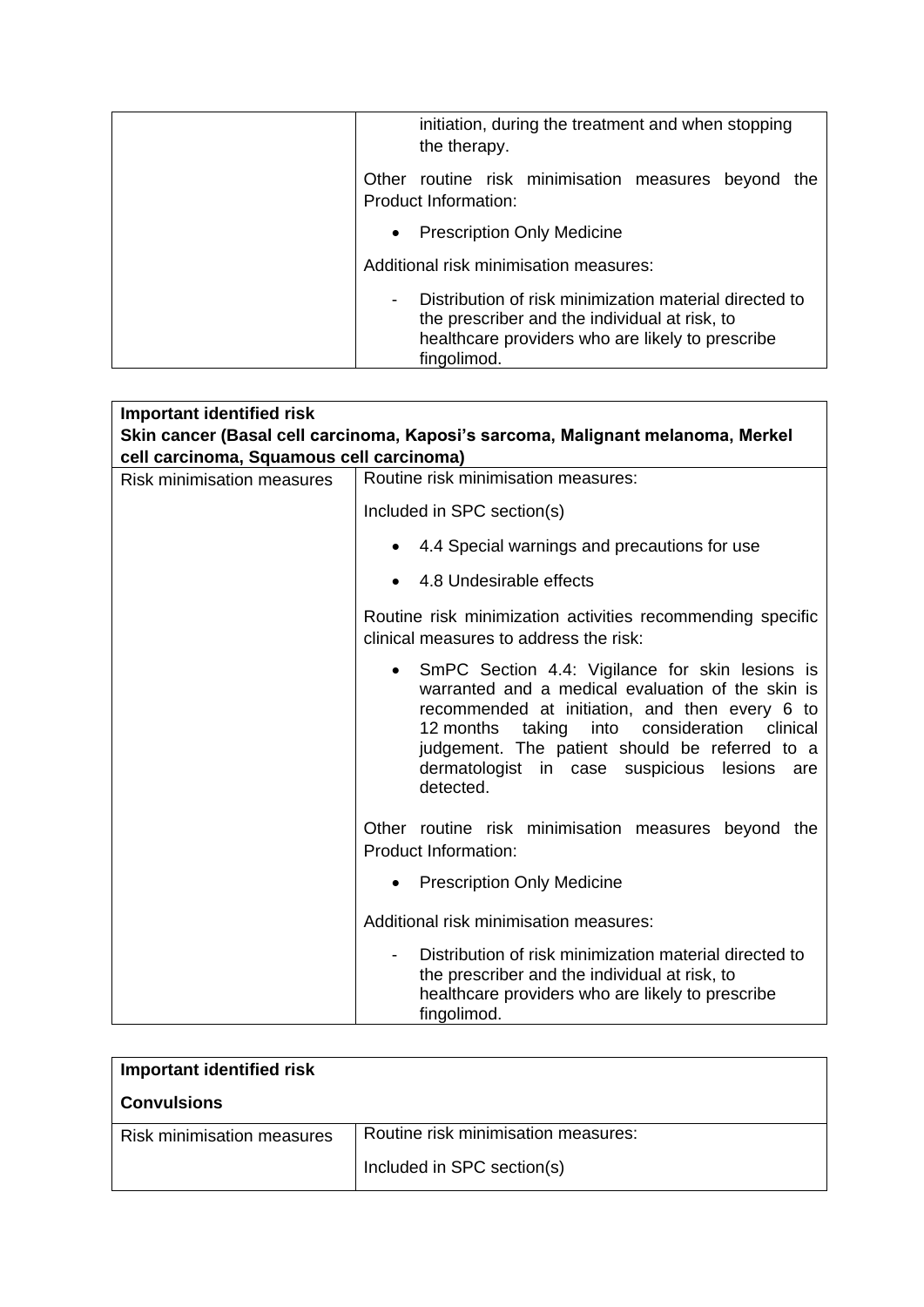| 4.4 Special warnings and precautions for use                                                                                                                               |
|----------------------------------------------------------------------------------------------------------------------------------------------------------------------------|
| 4.8 Undesirable effects                                                                                                                                                    |
| Routine risk minimization activities recommending specific<br>clinical measures to address the risk:                                                                       |
| • SmPC Section 4.4: Requirement on caution is<br>required regarding convulsions.                                                                                           |
| Other routine risk minimisation measures beyond<br>the<br>Product Information:                                                                                             |
| • Prescription Only Medicine                                                                                                                                               |
| Additional risk minimisation measures:                                                                                                                                     |
| Distribution of risk minimization material directed to<br>the prescriber and the individual at risk, to<br>healthcare providers who are likely to prescribe<br>fingolimod. |

| <b>Missing information</b>                                                                                            |                                                                                                                                                                            |
|-----------------------------------------------------------------------------------------------------------------------|----------------------------------------------------------------------------------------------------------------------------------------------------------------------------|
| Long-term use in paediatric patients, including impact on growth and development<br>(including cognitive development) |                                                                                                                                                                            |
| <b>Risk minimisation measures</b>                                                                                     | Routine risk minimisation measures:                                                                                                                                        |
|                                                                                                                       | Included in SPC section(s)                                                                                                                                                 |
|                                                                                                                       | 4.2 Posology and method of administration<br>$\bullet$                                                                                                                     |
|                                                                                                                       | 4.4 Special warnings and precautions for use                                                                                                                               |
|                                                                                                                       | 4.8 Undesirable effects                                                                                                                                                    |
|                                                                                                                       | Routine risk minimization activities recommending specific<br>clinical measures to address the risk:                                                                       |
|                                                                                                                       | None                                                                                                                                                                       |
|                                                                                                                       | Other routine risk minimisation measures beyond<br>the<br><b>Product Information:</b>                                                                                      |
|                                                                                                                       | <b>Prescription Only Medicine</b>                                                                                                                                          |
|                                                                                                                       | Additional risk minimisation measures:                                                                                                                                     |
|                                                                                                                       | Distribution of risk minimization material directed to<br>the prescriber and the individual at risk, to<br>healthcare providers who are likely to prescribe<br>fingolimod. |